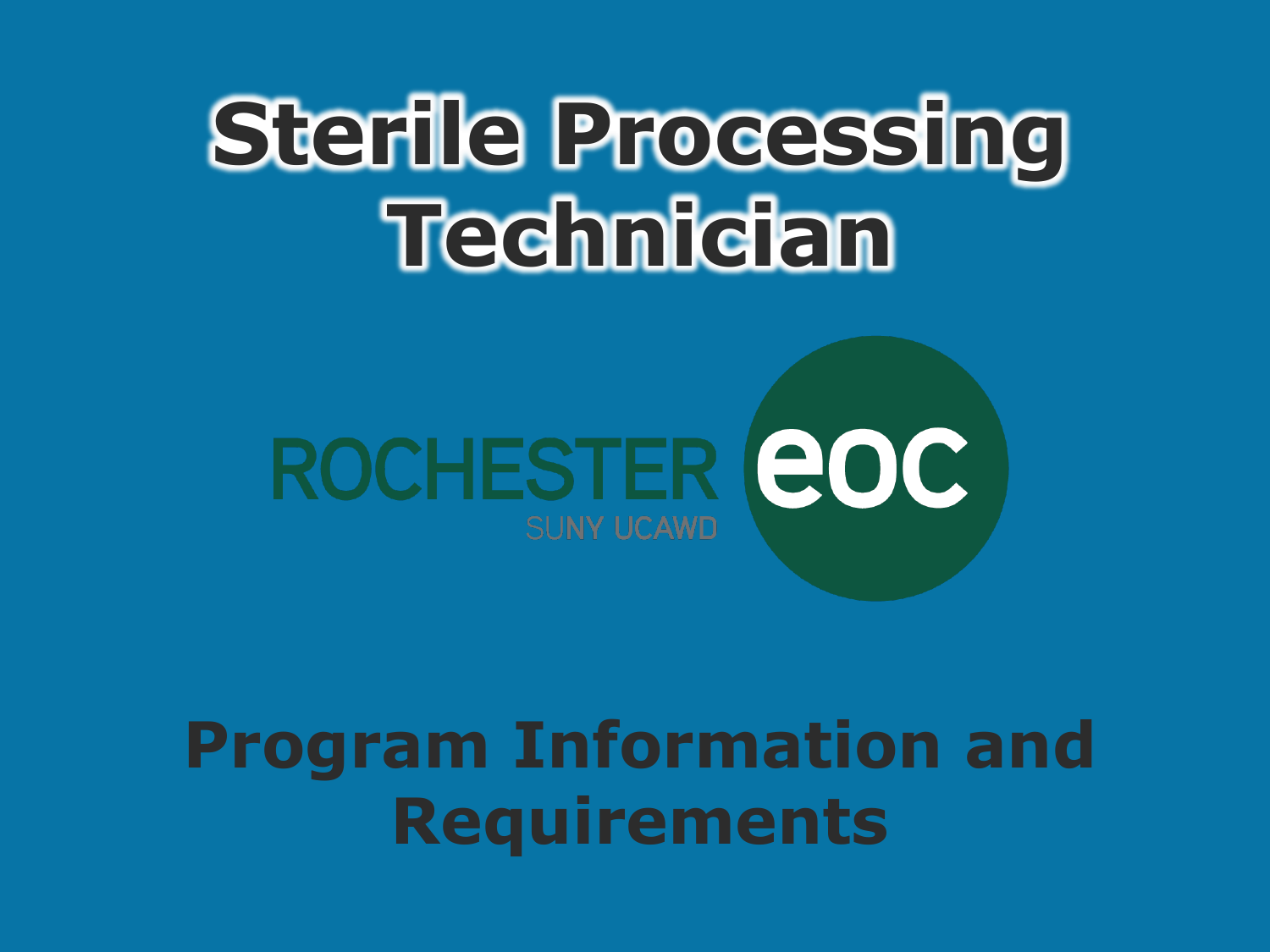# **Application Process**

#### **Step One**

• **If you haven't already applied then complete an application online at** 

#### **Step Two Provide required REOC Admission documentation to REOC Admissions.**

**Upload documentation to [REOCAdmissionsDropbox](https://nam12.safelinks.protection.outlook.com/?url=https%3A%2F%2Fbrockportsuny-my.sharepoint.com%2Fpersonal%2Ffilerequests_brockport_edu%2F_layouts%2F15%2Fonedrive.aspx%3Fp%3D26%26s%3DaHR0cHM6Ly9icm9ja3BvcnRzdW55LW15LnNoYXJlcG9pbnQuY29tLzpmOi9nL3BlcnNvbmFsL2ZpbGVyZXF1ZXN0c19icm9ja3BvcnRfZWR1L0VrQ3YzRGMtY0FsSHJMZG05a2JocmNJQnlVMnRkUHJiVTFZN0w4d2Y2cFA4LVE&data=04%7C01%7Cpbeaudri%40brockport.edu%7C07ecd8fc91f84453181708d9b9b9438e%7C696ec4990f244fd9b691252a2884ef3b%7C0%7C0%7C637745027612093590%7CUnknown%7CTWFpbGZsb3d8eyJWIjoiMC4wLjAwMDAiLCJQIjoiV2luMzIiLCJBTiI6Ik1haWwiLCJXVCI6Mn0%3D%7C3000&sdata=0sll8NyXMsyIO9JpD1HcRSqnVwiPYMHyUwAtkjrLXpQ%3D&reserved=0) , or bring documentation in person to 161 Chestnut Street, Rochester, 14604.**

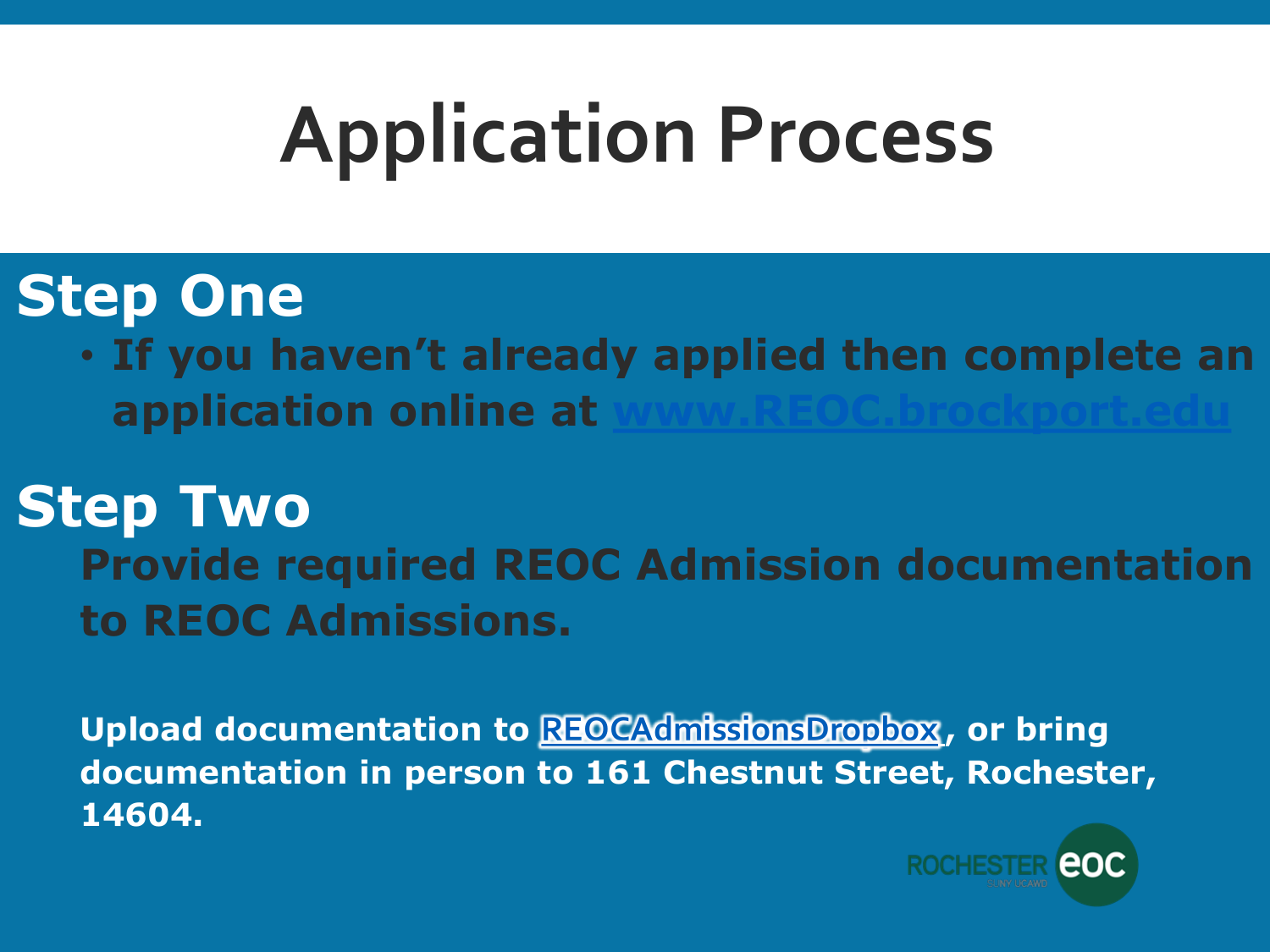#### **Income Verification\***

- **Federal 1040/1040A or 1040 EZ Tax Form (W2s and paystubs NOT accepted)**
- **DHS Referral Letter or Budget Sheet**
- **Income from Social Security**

#### • **Unemployment Statement of Benefits**

**\*If your proof of income documentation does not match any of the options listed, please consult with an REOC Admissions Advisor at reocadmissions@brockport.edu.**

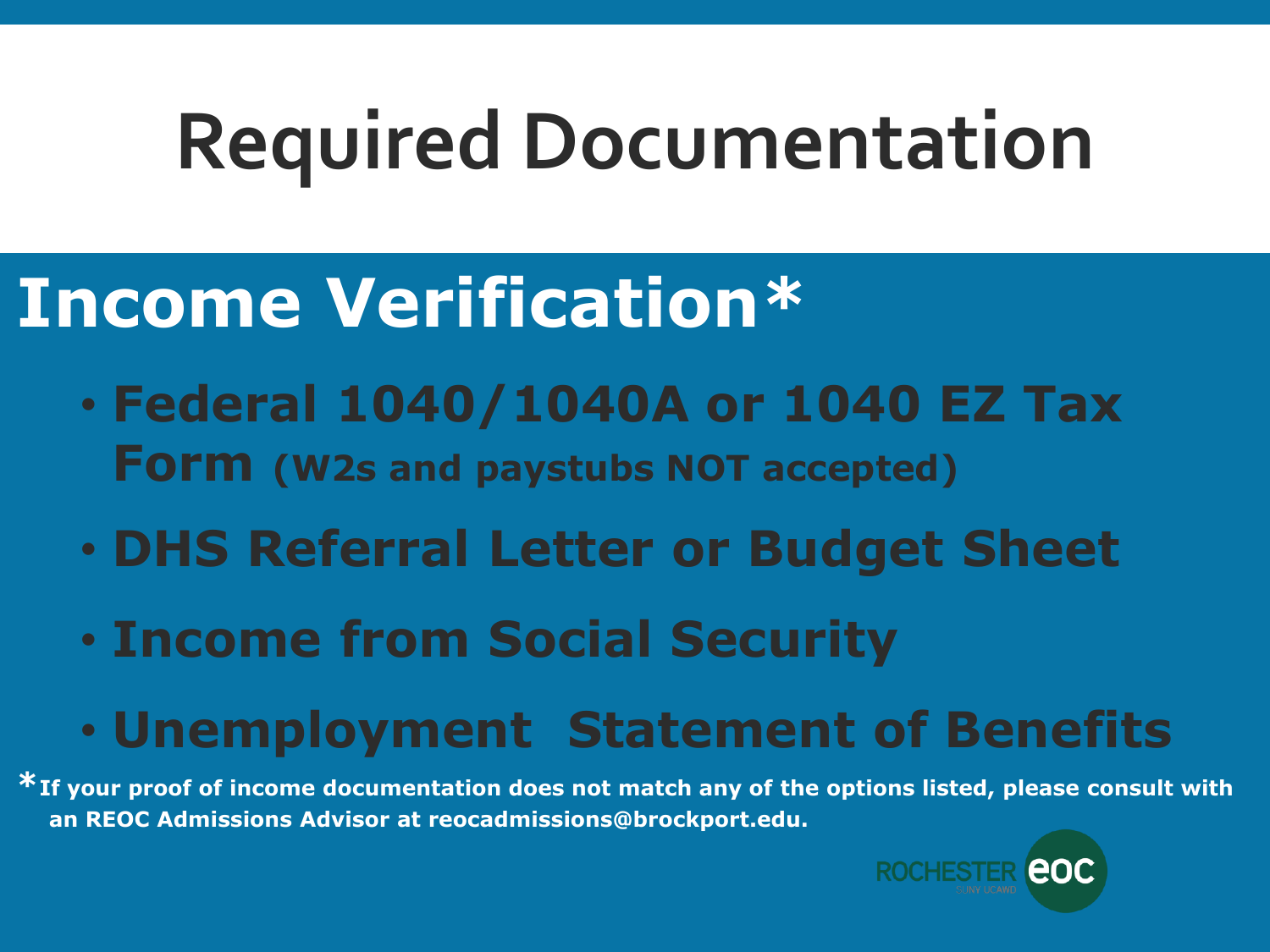#### **Income Verification Sample Federal 1040/1040A**

| <b>Filing Status</b><br>Check only<br>one box.                                                              | Single   Married filing jointly   Married filing separately (MFS)   Head of household (HDH)   Qualifying widowlen (OW)<br>If you checked the MFS box, enter the name of your spouse. If you checked the HOH or QW box, enter the child's name if the qualifying<br>person is a child but not your dependent > |           |                               |                            |                                                                                               |                             |                                                                                                                                                                             |                                       |
|-------------------------------------------------------------------------------------------------------------|---------------------------------------------------------------------------------------------------------------------------------------------------------------------------------------------------------------------------------------------------------------------------------------------------------------|-----------|-------------------------------|----------------------------|-----------------------------------------------------------------------------------------------|-----------------------------|-----------------------------------------------------------------------------------------------------------------------------------------------------------------------------|---------------------------------------|
|                                                                                                             | Your first name and middle initial                                                                                                                                                                                                                                                                            | Last name |                               |                            |                                                                                               | Your social security number |                                                                                                                                                                             |                                       |
| if joint return, spouse's first name and middle initial.                                                    |                                                                                                                                                                                                                                                                                                               |           | Last name                     |                            |                                                                                               |                             | Spouse's social security number                                                                                                                                             |                                       |
|                                                                                                             | Home address (number and street). If you have a P.O. box, see instructions.                                                                                                                                                                                                                                   |           |                               |                            | Act, no.                                                                                      |                             |                                                                                                                                                                             | <b>Presidential Election Campaign</b> |
| City, town, or post office. If you have a foreign address, also complete spaces below.                      |                                                                                                                                                                                                                                                                                                               |           | Enviro                        |                            | ZP code                                                                                       |                             | Check here if you, or your<br>spouse if filing jointly, want \$3<br>to go to this fund. Checking a<br>box below will not change.<br>your tax or refund.<br>$Y$ ou<br>Spouse |                                       |
| Foreign country name                                                                                        |                                                                                                                                                                                                                                                                                                               |           | Foreign province/state/county |                            |                                                                                               | Foreign postal code         |                                                                                                                                                                             |                                       |
|                                                                                                             | At any time during 2020, did you receive, sell, send, exchange, or otherwise acquire any financial interest in any virtual currency? [19]                                                                                                                                                                     |           |                               |                            |                                                                                               |                             |                                                                                                                                                                             | <b>No</b>                             |
| Standard<br><b>Deduction</b>                                                                                | Someone can claim:<br>You as a dependent<br>Spouse itemizes on a separate return or you were a dual-status allent                                                                                                                                                                                             |           |                               | Your spouse as a dependent |                                                                                               |                             |                                                                                                                                                                             |                                       |
|                                                                                                             | Age/Blindness You: Were born before January 2, 1956 Are blind Spouse:                                                                                                                                                                                                                                         |           |                               |                            | Was born before January 2, 1956                                                               |                             |                                                                                                                                                                             | Is blind                              |
| If more<br>than four<br>dependents.<br>see instructions                                                     | Dependents (see instructions):<br><b>CIO</b> Fledationwhip<br><b>CO Social security</b><br>number<br>to you<br>(1) First name<br>Last name                                                                                                                                                                    |           |                               |                            | I-6 V if qualifies for lass instructional:<br>Credit for other dependents<br>Child tax credit |                             |                                                                                                                                                                             |                                       |
|                                                                                                             |                                                                                                                                                                                                                                                                                                               |           |                               |                            |                                                                                               |                             |                                                                                                                                                                             |                                       |
|                                                                                                             |                                                                                                                                                                                                                                                                                                               |           |                               |                            |                                                                                               |                             |                                                                                                                                                                             |                                       |
| and check                                                                                                   |                                                                                                                                                                                                                                                                                                               |           |                               |                            |                                                                                               |                             |                                                                                                                                                                             |                                       |
| here <b>&gt;</b> [                                                                                          |                                                                                                                                                                                                                                                                                                               |           |                               |                            |                                                                                               |                             |                                                                                                                                                                             |                                       |
| Attach                                                                                                      | Wages, salaries, tips, etc. Attach Form(s) W-2<br>۰                                                                                                                                                                                                                                                           |           |                               |                            |                                                                                               |                             | 1.                                                                                                                                                                          |                                       |
|                                                                                                             | Tax-exempt interest<br>2a                                                                                                                                                                                                                                                                                     | 2a        |                               | <b>b</b> Taxable interest  |                                                                                               |                             | $\mathbf{z}$                                                                                                                                                                |                                       |
| Sch. B.If                                                                                                   |                                                                                                                                                                                                                                                                                                               |           |                               |                            |                                                                                               |                             |                                                                                                                                                                             |                                       |
| required.                                                                                                   | Qualified dividends<br>3a                                                                                                                                                                                                                                                                                     | 3a        |                               | <b>b</b> Ordinary dividend |                                                                                               |                             | 36                                                                                                                                                                          |                                       |
|                                                                                                             | 4a<br>IRA distributions .                                                                                                                                                                                                                                                                                     | 4a        |                               | <b>b</b> Taxable amount    |                                                                                               |                             | ٠                                                                                                                                                                           |                                       |
|                                                                                                             | Sa<br>Pensions and annuities:                                                                                                                                                                                                                                                                                 | 5a        |                               | <b>b</b> Taxable amount    |                                                                                               |                             | Sb.                                                                                                                                                                         |                                       |
|                                                                                                             | 6a<br>Social security benefits                                                                                                                                                                                                                                                                                | 6a        |                               | <b>b</b> Taxable amount    |                                                                                               |                             | 6b                                                                                                                                                                          |                                       |
|                                                                                                             | Capital gain or 8oss). Attach Schedule D if required. If not required, check here<br>7                                                                                                                                                                                                                        |           |                               |                            |                                                                                               |                             | $\overline{ }$                                                                                                                                                              |                                       |
| <b>Married Blind</b>                                                                                        | 8<br>Other income from Schedule 1, line 9                                                                                                                                                                                                                                                                     |           |                               |                            |                                                                                               |                             | s.                                                                                                                                                                          |                                       |
| separately.<br>\$12,400                                                                                     | 9<br>Add lines 1, 2b, 3b, 4b, 5b, 6b, 7, and 8. This is your total income                                                                                                                                                                                                                                     |           |                               |                            |                                                                                               |                             | ۰                                                                                                                                                                           |                                       |
|                                                                                                             | 10<br>Adjustments to income:                                                                                                                                                                                                                                                                                  |           |                               |                            |                                                                                               |                             |                                                                                                                                                                             |                                       |
| icinth: cr<br>Qualifying                                                                                    | From Schedule 1, line 22 and a company of the state of the state of the<br>$\blacksquare$                                                                                                                                                                                                                     |           |                               |                            | 10a                                                                                           |                             |                                                                                                                                                                             |                                       |
| widowień.                                                                                                   | Charitable contributions if you take the standard deduction. See instructions<br>ъ                                                                                                                                                                                                                            |           |                               |                            | <b>10b</b>                                                                                    |                             |                                                                                                                                                                             |                                       |
| \$24,900                                                                                                    | Add lines 10a and 10b. These are your total adjustments to income<br>c                                                                                                                                                                                                                                        |           |                               |                            |                                                                                               |                             | 10c                                                                                                                                                                         |                                       |
| household.                                                                                                  | Subtract line 10c from line 9. This is your adjusted gross income<br>11                                                                                                                                                                                                                                       |           |                               |                            |                                                                                               |                             | 11<br>٠                                                                                                                                                                     |                                       |
| Standard<br>Deduction for-<br>· Single or<br>. Married Ning<br>a blassif of<br>\$18,850<br>· If you checked | 12<br>Standard deduction or itemized deductions (from Schedule A)                                                                                                                                                                                                                                             |           |                               |                            |                                                                                               |                             | 12                                                                                                                                                                          |                                       |
| any box under                                                                                               | 13<br>Qualified business income deduction. Attach Form 8995 or Form 8995-A                                                                                                                                                                                                                                    |           |                               |                            |                                                                                               |                             | 13                                                                                                                                                                          |                                       |
| Stendard<br>Deduction.<br>see instructions.                                                                 | 14<br>Add lines 12 and 13                                                                                                                                                                                                                                                                                     |           |                               |                            |                                                                                               |                             | 14                                                                                                                                                                          |                                       |

| Form 1040 (2020)                                                                         |                 |                                                                                                                                                              |                      |                     |                      |                 |                                                                          |                           | $P_{\text{MOM}}$ 2              |
|------------------------------------------------------------------------------------------|-----------------|--------------------------------------------------------------------------------------------------------------------------------------------------------------|----------------------|---------------------|----------------------|-----------------|--------------------------------------------------------------------------|---------------------------|---------------------------------|
|                                                                                          | 16              | Tax (see instructions). Check if any from Formisi: 1 3814 2 4972                                                                                             |                      |                     |                      | $\mathbf{A}$    |                                                                          | 16                        |                                 |
|                                                                                          | 17              | Amount from Schedule 2, line 3                                                                                                                               | 8.187838             |                     |                      |                 |                                                                          | 17                        |                                 |
|                                                                                          | 18              | Add lines 16 and 17 [ [ ] [ ] [ ] [ ]                                                                                                                        |                      |                     |                      |                 |                                                                          | 18                        |                                 |
|                                                                                          | 19              | Child tax credit or credit for other dependents                                                                                                              |                      |                     |                      |                 |                                                                          | 19                        |                                 |
|                                                                                          | $^{56}$         | Amount from Schedule 3, line 7                                                                                                                               |                      |                     |                      |                 |                                                                          | 20                        |                                 |
|                                                                                          | 21              | Add lines 19 and 20                                                                                                                                          |                      |                     |                      |                 |                                                                          | 21                        |                                 |
|                                                                                          | 22              | Subtract line 21 from line 18. If zero or less, enter -O-                                                                                                    |                      |                     |                      |                 |                                                                          | 22                        |                                 |
|                                                                                          | 23              | Other taxes, including self-employment tax, from Schedule 2, line 10                                                                                         |                      |                     |                      |                 |                                                                          | 23                        |                                 |
|                                                                                          | 24              | Add lines 22 and 23. This is your total tax                                                                                                                  |                      |                     |                      |                 |                                                                          | 24                        |                                 |
|                                                                                          | 25              | Federal income tax withheld from:                                                                                                                            |                      |                     |                      |                 |                                                                          |                           |                                 |
|                                                                                          | ٠               | Form(s) W-2                                                                                                                                                  |                      |                     |                      | 25a             |                                                                          |                           |                                 |
|                                                                                          | ь               | Formità 1099<br><b>GALLEY</b>                                                                                                                                |                      |                     |                      | 25 <sub>b</sub> |                                                                          |                           |                                 |
|                                                                                          | $\epsilon$      | Other forms (see instructions)                                                                                                                               |                      |                     |                      | 250             |                                                                          |                           |                                 |
|                                                                                          | d               | Add lines 25a through 25c                                                                                                                                    |                      |                     |                      | <b>MAG</b>      |                                                                          | 25d                       |                                 |
| . If you have a                                                                          | 26              | 2020 estimated tax payments and amount applied from 2019 return.                                                                                             |                      |                     |                      |                 |                                                                          | 26                        |                                 |
| qualifying child.                                                                        | 27              | Earned income credit (EIG).                                                                                                                                  |                      |                     |                      | 27              |                                                                          |                           |                                 |
| attach fach. EXC.<br>. If you have                                                       | 28              | Additional child tax credit. Attach Schedule 8812.                                                                                                           |                      |                     |                      | 28              |                                                                          |                           |                                 |
| <b>FIGHTEENING</b>                                                                       | 29              | American opportunity credit from Form 8863, line 8.                                                                                                          |                      |                     |                      | $29 - 39$       |                                                                          |                           |                                 |
| contast pay.<br>see instructions.                                                        | 30 <sub>o</sub> | Recovery rebate credit. See instructions                                                                                                                     |                      |                     |                      | 30 <sub>o</sub> |                                                                          |                           |                                 |
|                                                                                          | 31              | Amount from Schedule 3, line 13.                                                                                                                             |                      |                     |                      | 31              |                                                                          |                           |                                 |
|                                                                                          | 32              | Add lines 27 through 31. These are your total other payments and refundable credits                                                                          |                      |                     |                      |                 |                                                                          | ٠<br>32                   |                                 |
|                                                                                          | 33              | Add lines 25d, 26, and 32. These are your total payments                                                                                                     |                      |                     | La la La La La La La |                 |                                                                          | ٠<br>33                   |                                 |
|                                                                                          | 34              | If line 33 is more than line 24, subtract line 24 from line 33. This is the amount you overpaid                                                              |                      |                     |                      |                 |                                                                          | 34                        |                                 |
| Refund                                                                                   | 35a             | Amount of line 34 you want refunded to you. If Form 8888 is attached, check here                                                                             |                      |                     |                      |                 |                                                                          | ▸□<br>35a                 |                                 |
| Direct directif?<br>See instructions.                                                    | b               | Routing number                                                                                                                                               |                      |                     | $P c$ Type:          | <b>Checking</b> | Savings                                                                  |                           |                                 |
|                                                                                          | <b>Fd</b>       | Account number                                                                                                                                               |                      |                     |                      |                 |                                                                          |                           |                                 |
|                                                                                          | 36              | Amount of line 34 you want applied to your 2021 estimated tax                                                                                                |                      |                     | ٠                    | 36              |                                                                          |                           |                                 |
| Amount                                                                                   | 37              |                                                                                                                                                              |                      |                     |                      |                 |                                                                          | 37                        |                                 |
| You Owe                                                                                  |                 | Subtract line 33 from line 24. This is the amount you owe now                                                                                                |                      |                     |                      |                 |                                                                          | ٠                         |                                 |
| For details on                                                                           |                 | Note: Schedule H and Schedule SE filers, line 37 may not represent all of the taxes you owe for                                                              |                      |                     |                      |                 |                                                                          |                           |                                 |
| how to pay, see                                                                          | 38              | 2020. See Schedule 3, line 12e, and its instructions for details.                                                                                            |                      |                     |                      | 38 <sup>1</sup> |                                                                          |                           |                                 |
| instructions.                                                                            |                 | Estimated tax penalty (see instructions)                                                                                                                     |                      |                     |                      |                 |                                                                          |                           |                                 |
| <b>Third Party</b><br>Designee                                                           |                 | Do you want to allow another person to discuss this return with the IRS? See<br>instructions and a series and a                                              |                      |                     | . <b>.</b>           |                 |                                                                          | Ves, Complete below. No   |                                 |
|                                                                                          |                 | Designes's                                                                                                                                                   |                      | Phone               |                      |                 |                                                                          | Personal identification   |                                 |
|                                                                                          |                 | name >                                                                                                                                                       |                      | no.                 |                      |                 | number (PBG >                                                            |                           |                                 |
|                                                                                          |                 | Linder penalties of perjury, I declare that I have examined this return and accompanying schedules and statements, and to the best of my knowledge and       |                      |                     |                      |                 |                                                                          |                           |                                 |
|                                                                                          |                 | belief, they are true, correct, and complete. Declaration of preparer lother than taxpayer) is based on all information of which preparer has any knowledge. |                      |                     |                      |                 |                                                                          |                           |                                 |
| Sign                                                                                     |                 | Your signifure                                                                                                                                               |                      | Date                | Your occupation      |                 |                                                                          |                           | If the IRS sent you an identity |
|                                                                                          |                 |                                                                                                                                                              |                      |                     |                      |                 |                                                                          | <b>Isaa</b> inst.) >      | Protection P/N, enter it here   |
|                                                                                          |                 |                                                                                                                                                              |                      |                     |                      |                 |                                                                          |                           |                                 |
|                                                                                          |                 |                                                                                                                                                              |                      | Spouse's occupation |                      |                 | If the IRS sent your spouse an<br>Stentity Protection PIN, enter it have |                           |                                 |
|                                                                                          |                 | Spouse's signature. If a joint return, both must sign.                                                                                                       |                      | Date                |                      |                 |                                                                          |                           |                                 |
|                                                                                          |                 |                                                                                                                                                              |                      |                     |                      |                 |                                                                          | (see inst.)               |                                 |
|                                                                                          |                 |                                                                                                                                                              |                      | Email actives:      |                      |                 |                                                                          |                           |                                 |
| Here<br><b>Concepts British</b><br>See instructions.<br>Keep a copy for<br>your records. |                 | Phone no.                                                                                                                                                    |                      |                     |                      |                 | <b>PTM</b>                                                               |                           |                                 |
| Paid                                                                                     |                 | Preparer's name                                                                                                                                              | Preparer's signature |                     |                      | Date            |                                                                          |                           | <b>Check if:</b>                |
|                                                                                          |                 |                                                                                                                                                              |                      |                     |                      |                 |                                                                          |                           | Salt-employed                   |
| Preparer<br><b>Use Only</b>                                                              |                 | Firm's name ><br>Ferri's address >                                                                                                                           |                      |                     |                      |                 |                                                                          | Phone no.<br>Fencis EBL P |                                 |

eoc **ROCHESTER**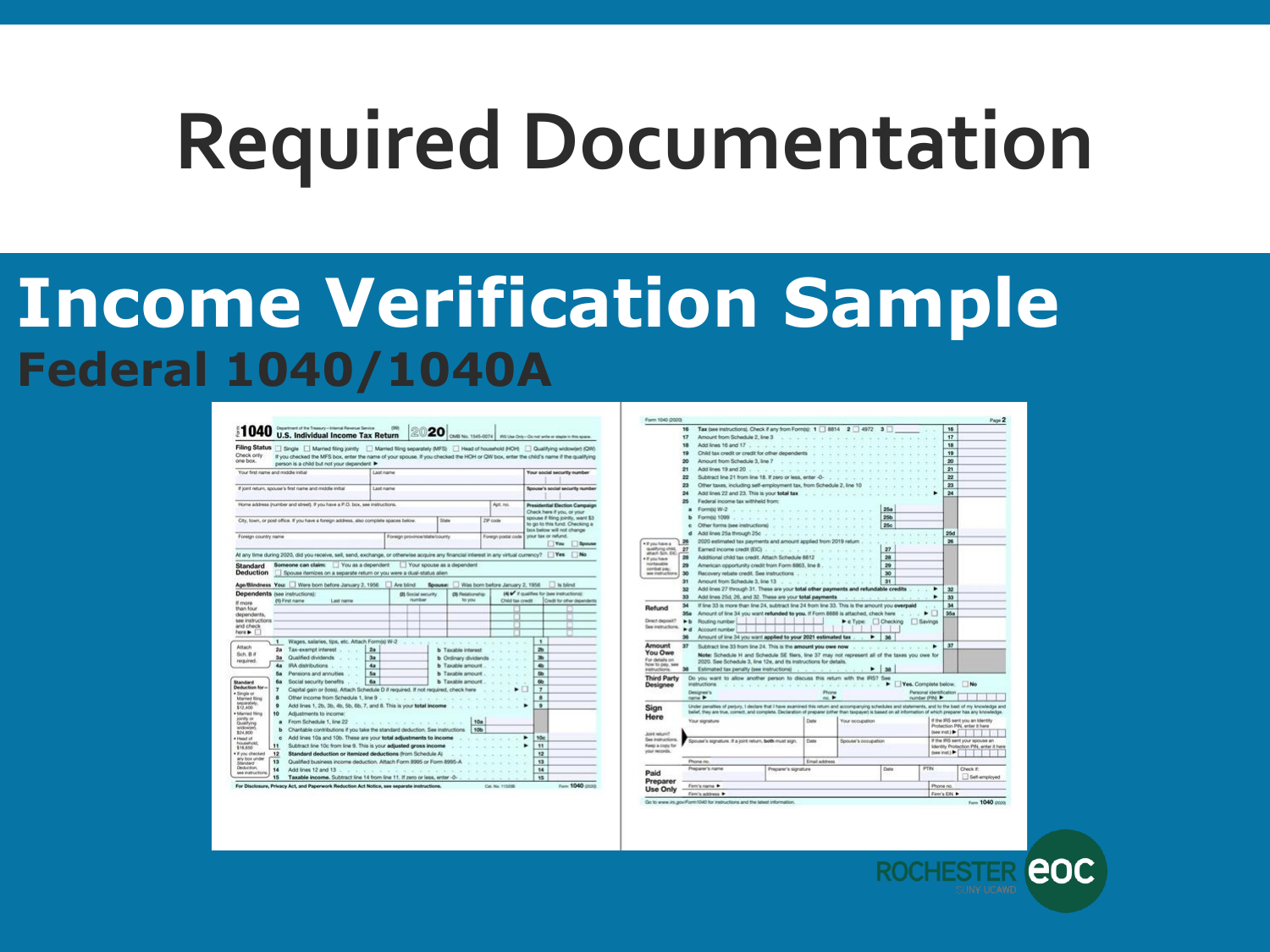**NYS Residency** 

**Documentation must include:**

- **Applicant's name**
- **Applicant's NY State address**
- **Documented, complete 12-month history**

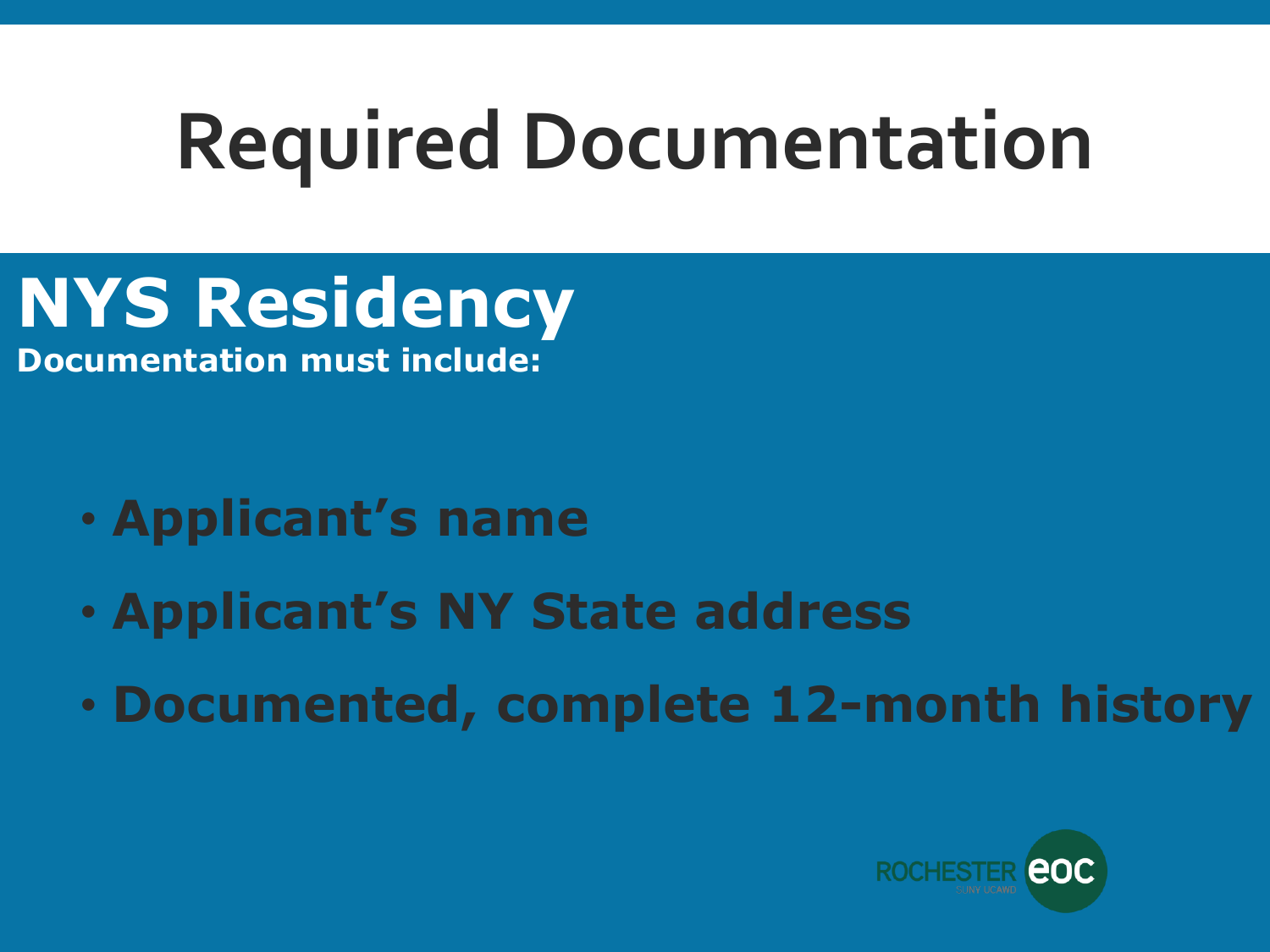#### **NYS Residency Examples**

**(must show most recent 12 month history)**

- **NYS Voter Registration Card**
- **NYS Driver License**
- **NYS Non-Driver Identification Card**
- **NYS Motor Vehicle Registration**
- **Utility Bill**

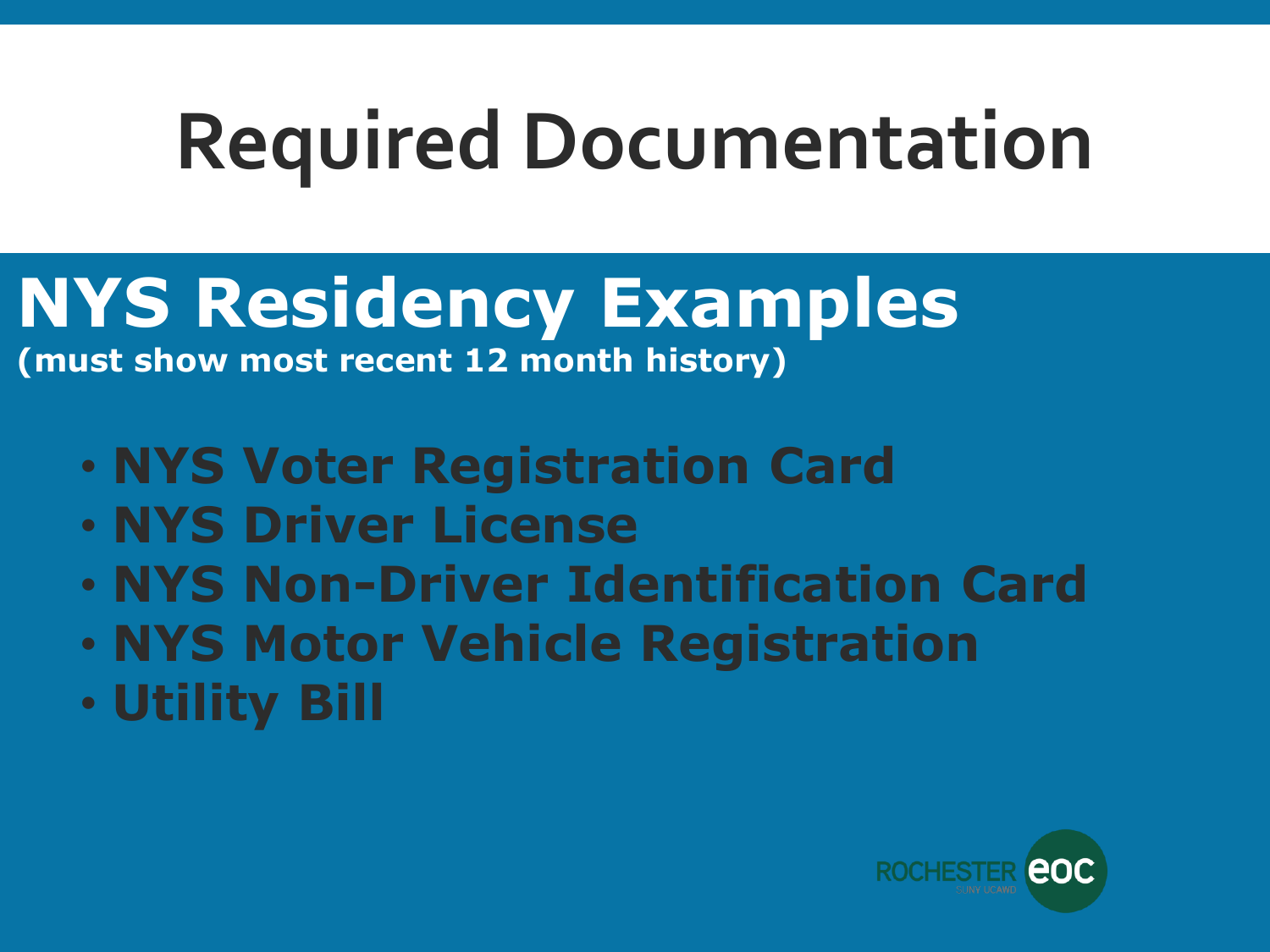### **Photo Identification**

#### **Government-Issued Identification Card Examples:**

- **Driver License**
- **Non-Driver Identification Card**
- **United States Passport**
- **NYS DHS Photo Benefit Card**
- **Legal Alien Status**
	- **I-94 or Green Card**

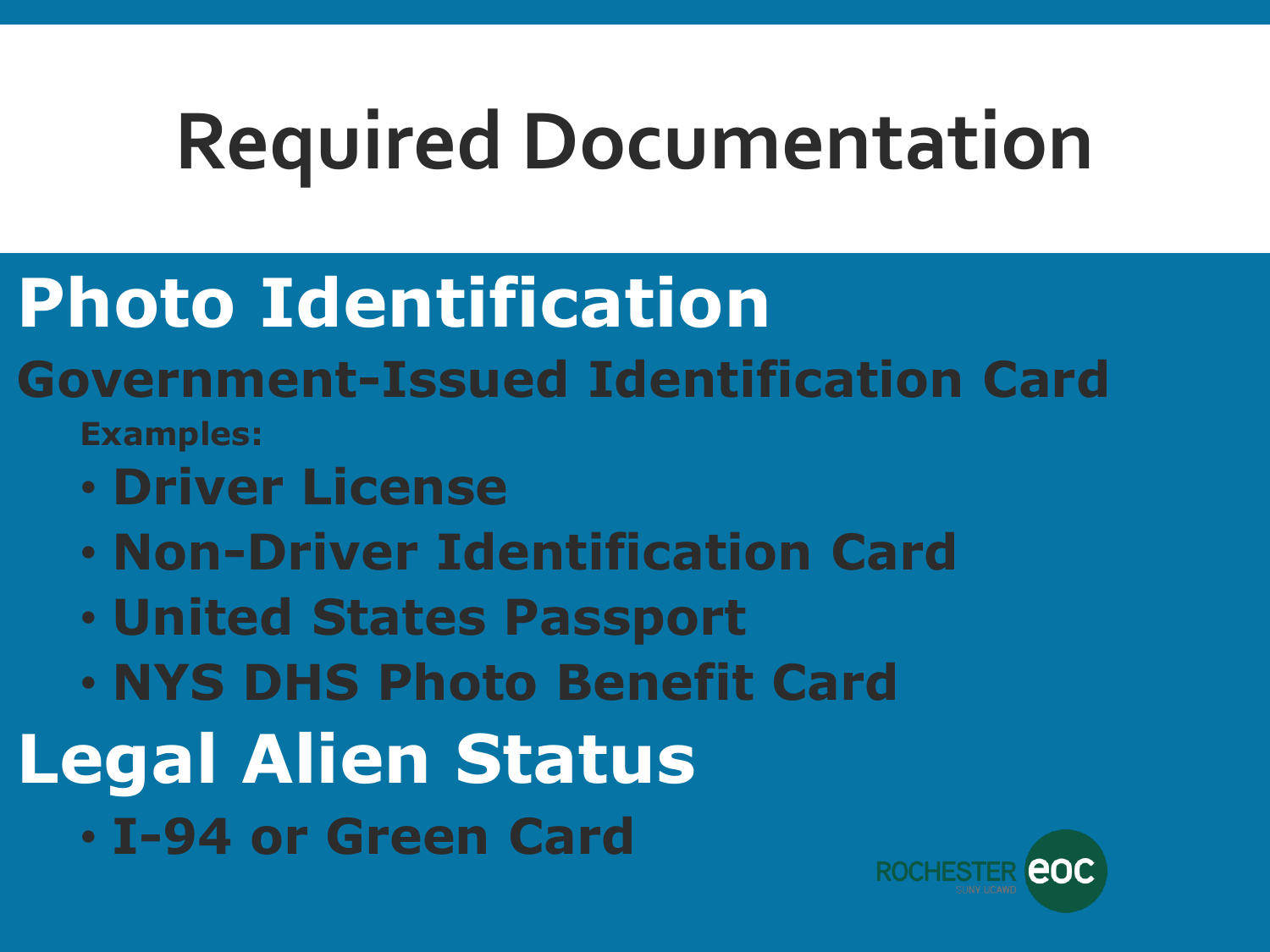## **Test of Adult Basic Education**

#### **Step Three Schedule/take/pass a TABE entrance test**

- **The TABE measures math and reading comprehension levels.**
- **Required minimum TABE scores (Level D) are: 616 Reading**
	-
	- **600 Mathematics**

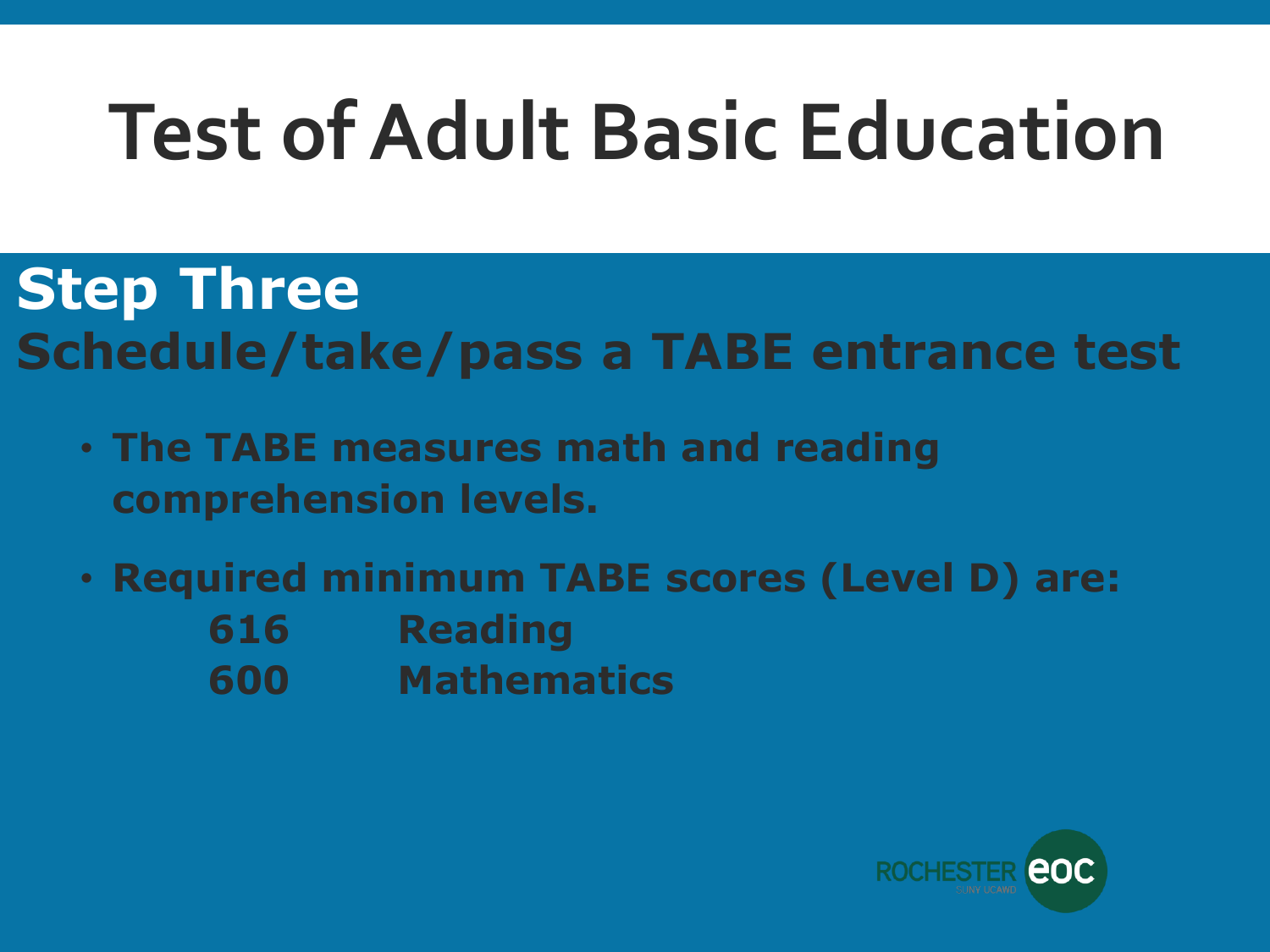### **Additional Required Program-Specific Documentation**

### **Step Four**

#### **Submit additional required program-specific documentation:**

- **High School Diploma or Transcript (official or unofficial)**
- **Certificate of Health Statement (see "forms" tab for health statement at REOC.Brockport.edu)**
- **Proof of complete COVID-19 vaccination/series**
- **Two professional references (see "forms" tab for reference sheet at REOC.Brockport.edu)**

**Upload documentation to [REOCAdmissionsDropbox](https://nam12.safelinks.protection.outlook.com/?url=https%3A%2F%2Fbrockportsuny-my.sharepoint.com%2Fpersonal%2Ffilerequests_brockport_edu%2F_layouts%2F15%2Fonedrive.aspx%3Fp%3D26%26s%3DaHR0cHM6Ly9icm9ja3BvcnRzdW55LW15LnNoYXJlcG9pbnQuY29tLzpmOi9nL3BlcnNvbmFsL2ZpbGVyZXF1ZXN0c19icm9ja3BvcnRfZWR1L0VrQ3YzRGMtY0FsSHJMZG05a2JocmNJQnlVMnRkUHJiVTFZN0w4d2Y2cFA4LVE&data=04%7C01%7Cpbeaudri%40brockport.edu%7C07ecd8fc91f84453181708d9b9b9438e%7C696ec4990f244fd9b691252a2884ef3b%7C0%7C0%7C637745027612093590%7CUnknown%7CTWFpbGZsb3d8eyJWIjoiMC4wLjAwMDAiLCJQIjoiV2luMzIiLCJBTiI6Ik1haWwiLCJXVCI6Mn0%3D%7C3000&sdata=0sll8NyXMsyIO9JpD1HcRSqnVwiPYMHyUwAtkjrLXpQ%3D&reserved=0), or bring documentation in person to 161 Chestnut Street, Rochester, 14604.**

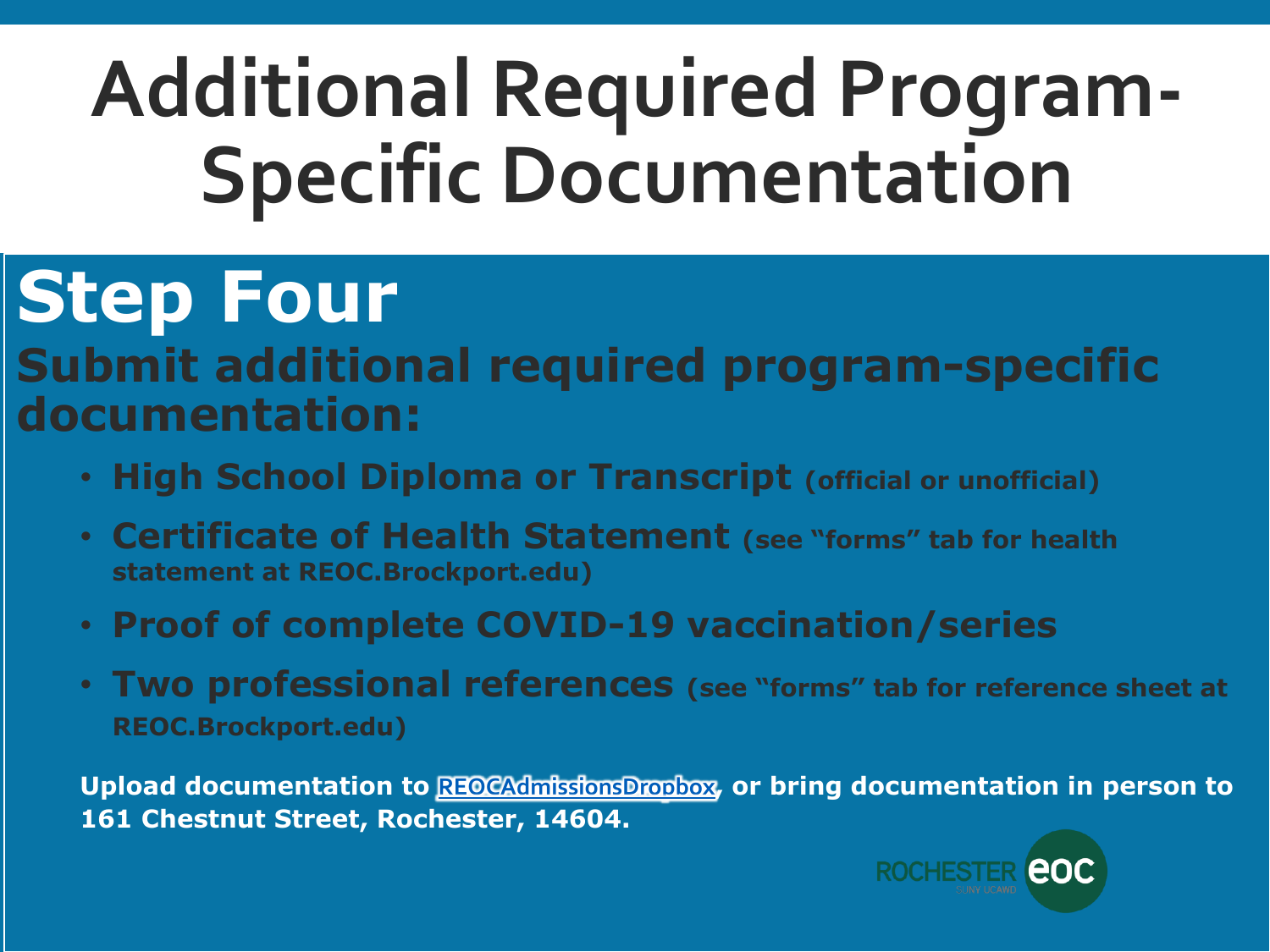### **Individual Interview**

### **Step Five**

- **Attend an Individual Interview**
- **Dress professionally (business attire recommended)**

**After acceptance into the program, the applicant registers for the program and receives their REOC ID, schedule, and book and supply information.**

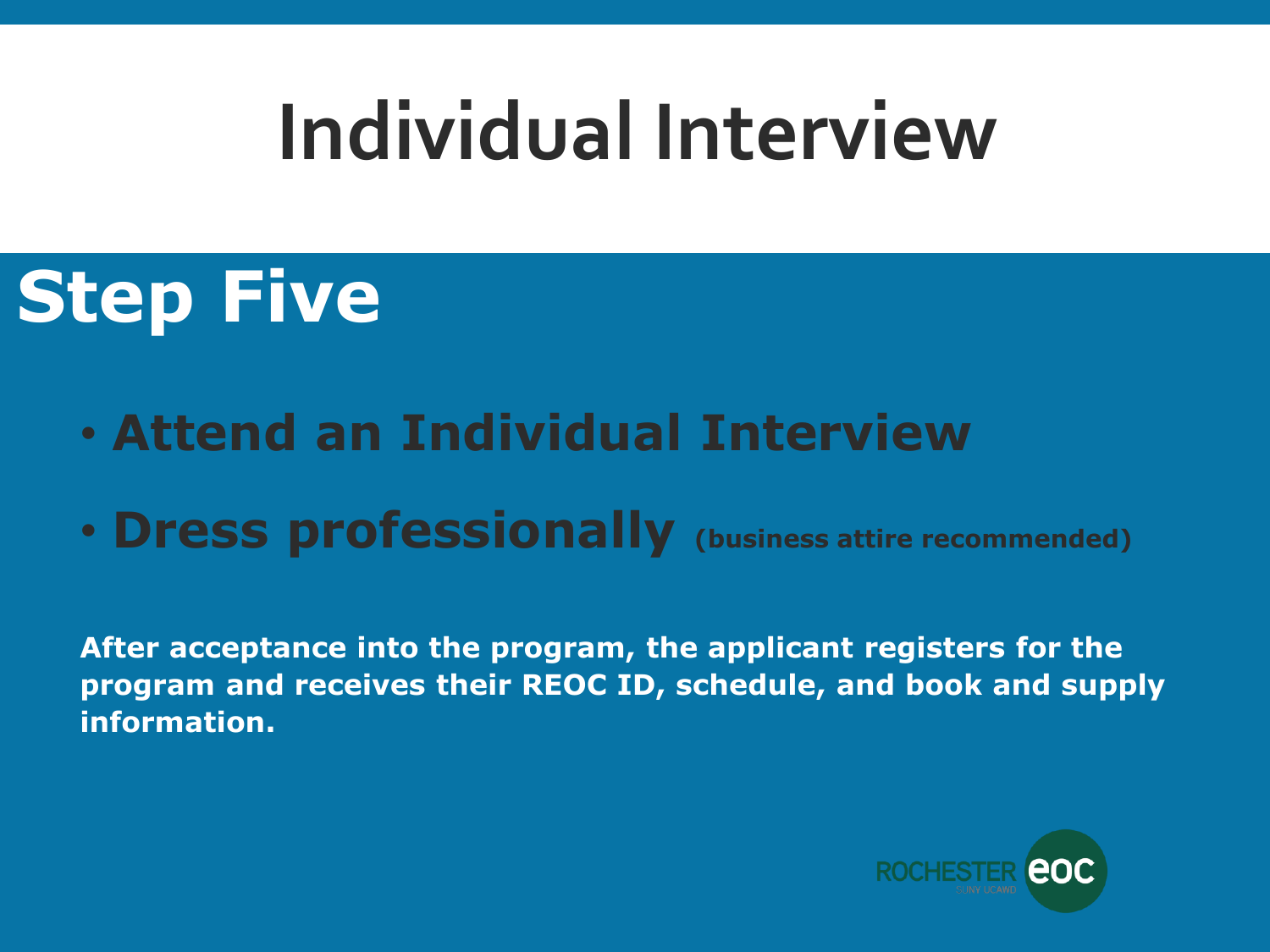## **REOC Supportive Services**

**REOC provides supportive services for students**

**ATTAIN Support**

**Career Services**

**College Information**

**Individual Counseling**

**Life-skills Development**

**Referrals**

**Tutoring**

**Special Accommodations**

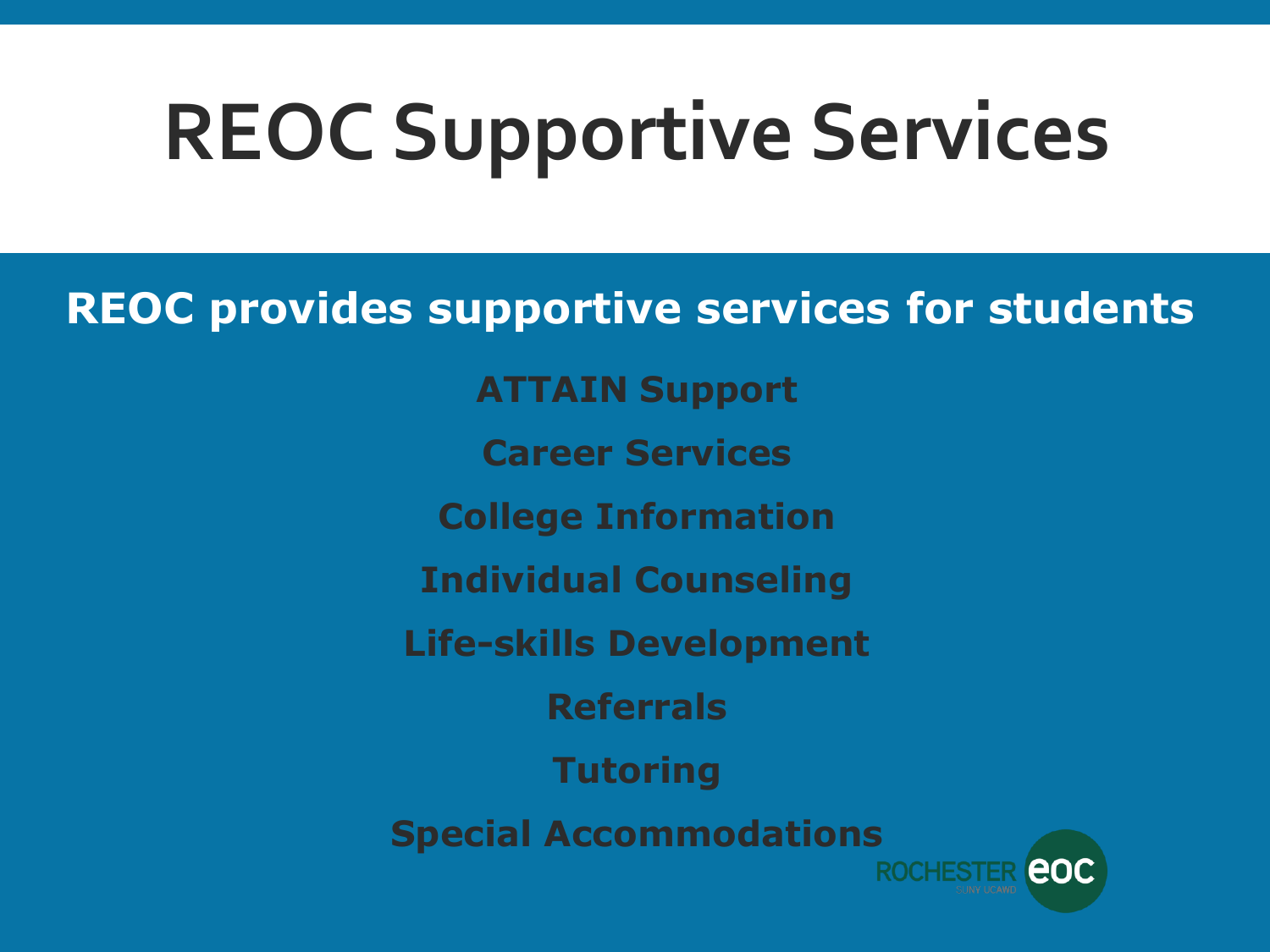**Take a moment and think… Is this the correct program for me right now?**

### **Ask yourself…**

- **Do I have the time to put into successfully applying myself to and completing this program?**
- **Can I handle the demands of a fast-paced and stressful environment?**
- **Can I handle the physical demands of this program?**
- **Can I handle the emotional demands of this program?**
- **Have I put all my commitments in order?**

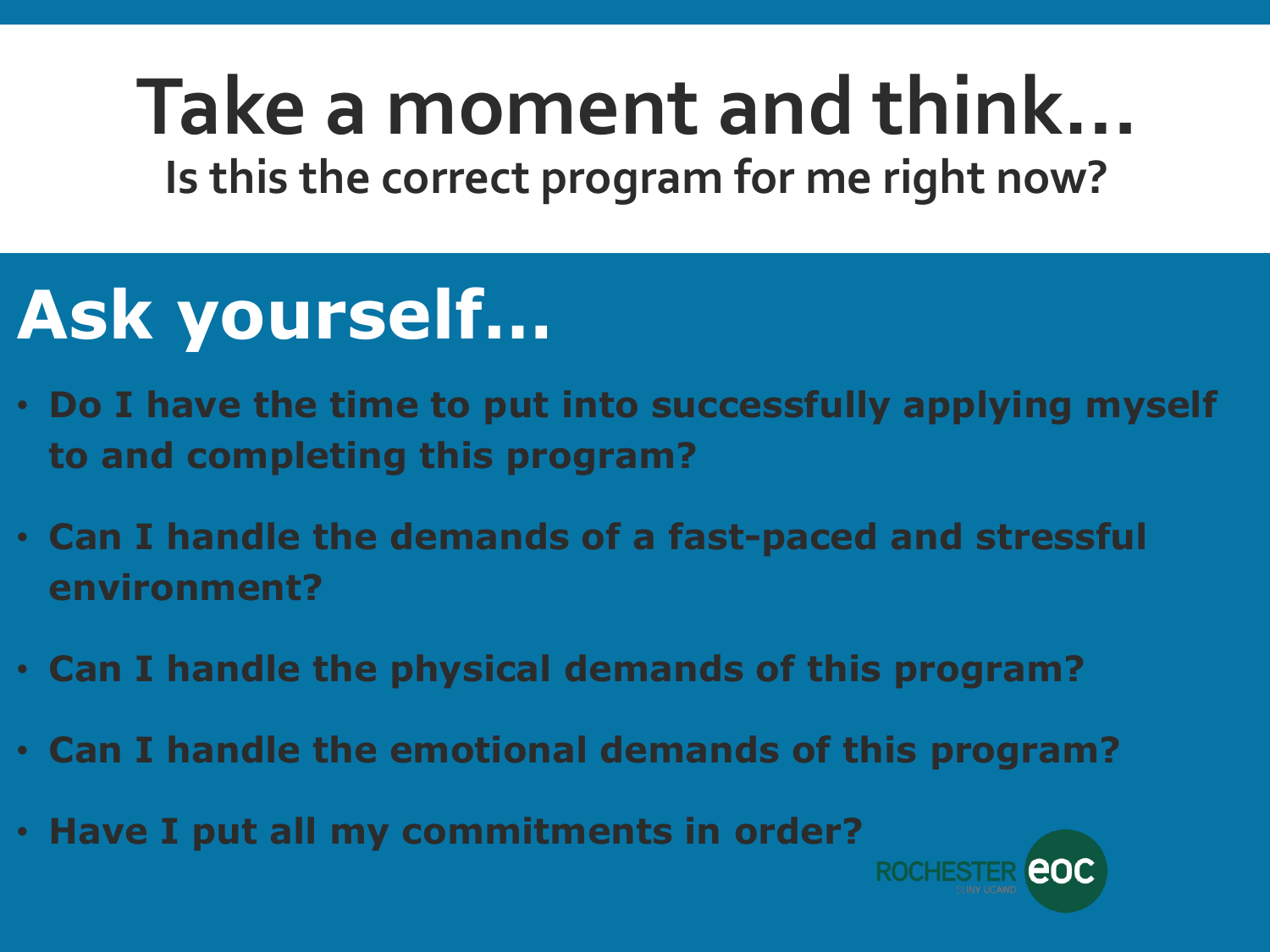## **Search all the REOC has to offer**

**REOC Programs and Services [www.REOC.brockport.edu](http://www.reoc.brockport.edu/)**

**ATTAIN Programs <https://reoc.brockport.edu/attain/>**

**SUNY for ALL <https://www.suny.edu/sunyforall/>**

> **College Connections [sgonzale@brockport.edu](mailto:sgonzale@Brockport.edu)**